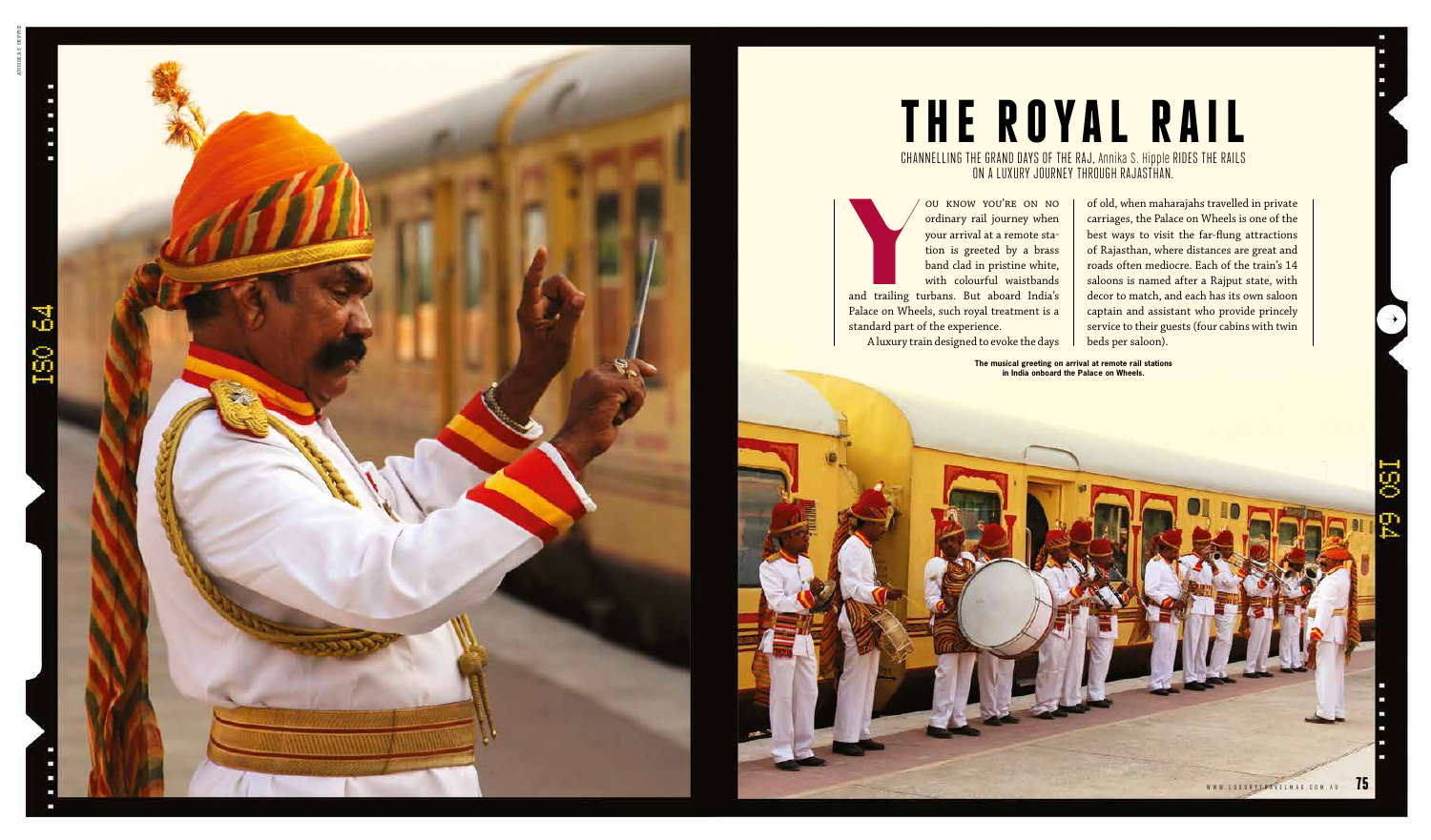

The week-long journey officially begins in Delhi, though my group boards on day two in Jaipur, capital of Rajasthan, known as the Pink City because of its salmon-coloured stone buildings. Upon arrival at the station, we were escorted to our luxurious cabins, with twin beds and a private bathroom. Space was extremely limited, but the beds were comfortable, and I slept much better than expected as we travelled between destinations at night. Nevertheless, it soon became clear that the

highlight of the Palace on Wheels is not the facilities, but the service. Our saloon captain,

Devendra Pal and his assistant, Gopal are gra cious and attentive, anticipating our needs and responding quickly to any issues. Each morn ing, they serve us breakfast in the lounge area at one end of the saloon, bringing eggs, sausag es, fruit, juice and coffee to fuel us for the day's sightseeing.

Our first stop after Jaipur is Ranthambore National Park, where we set off early in jeeps in search of the park's famous tigers. Although the big cats remain elusive, we spot two types of deer, as well as a variety of birds and a colony of langur monkeys.

**Above left to right: Musical accompaniments on the journey; langur monkeys at Ranthamambore National Park; colourful scenes at Jaipur. Opposite page: the bar onboard Palace on Wheels.** 

## $^\prime$  What lingers most is the charm and courtesy of the staff, and the experience of waking up each morning in a new location steeped in history, colour, and splendour.